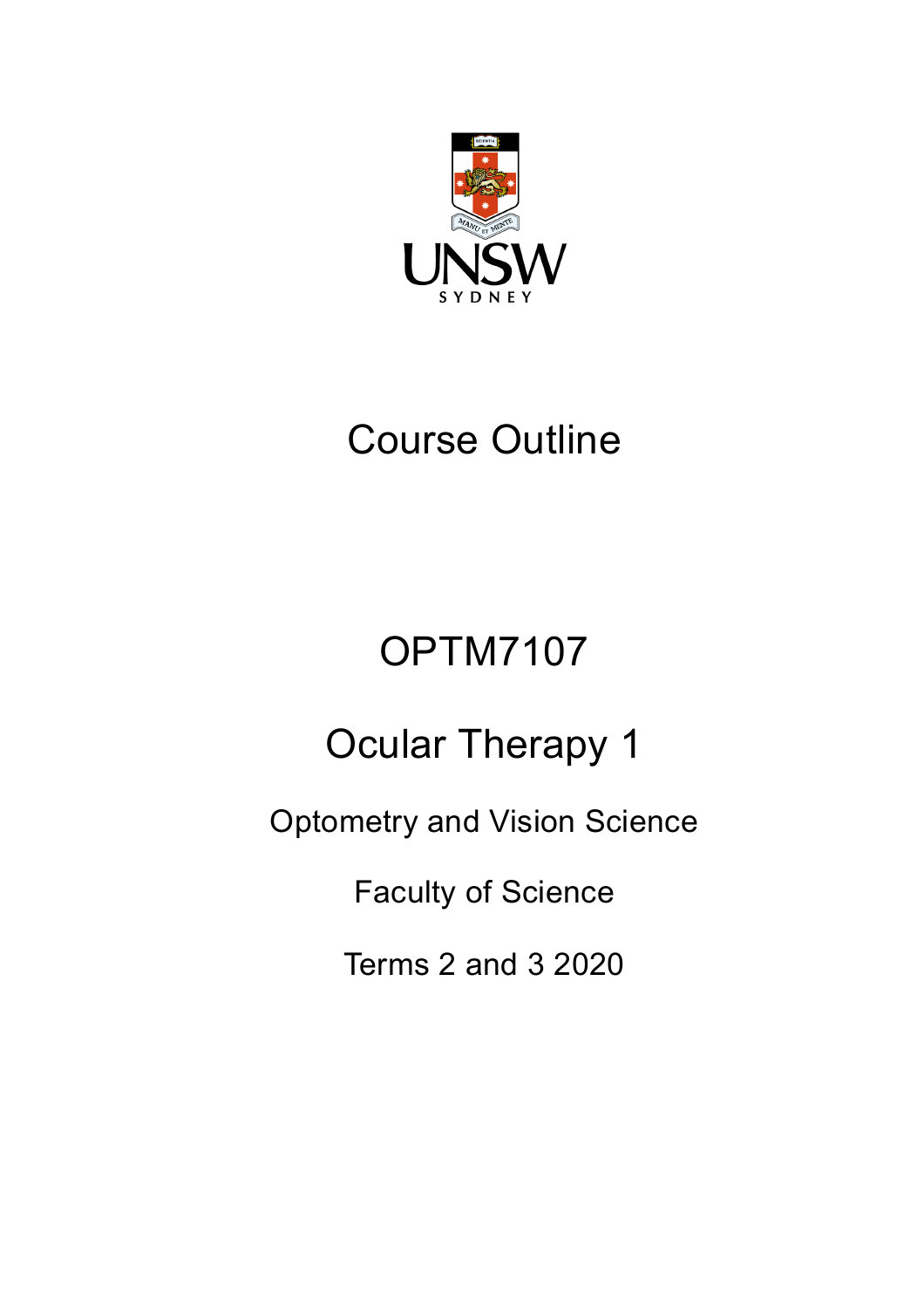# **1. Staff**

| <b>Position</b>                     | <b>Name</b>                     | <b>Email</b>                             | <b>Consultation</b><br>times and<br><b>locations</b> | <b>Contact Details</b>           |
|-------------------------------------|---------------------------------|------------------------------------------|------------------------------------------------------|----------------------------------|
| Course<br>Convenor                  | Dr Alex Hui                     | alex.hui@unsw.edu.au                     | Via email                                            | Via email<br>Phone: 02 9385 9228 |
| Additional<br><b>Teaching Staff</b> | Prof Fiona Stapleton            | f.stapleton@unsw.edu.au                  | Via email                                            | Via email                        |
|                                     | <b>Prof Tom Millar</b>          | T.Millar@westernsydney.e<br>du.au        | Via email                                            | Via email                        |
|                                     | <b>Prof Mark Willcox</b>        | m.willcox@unsw.edu.au                    | Via email                                            | Via email                        |
|                                     | Ms Jane Duffy                   | Jane.duffy@deakin.edu.au                 | Via email                                            | Via email                        |
|                                     | A/Prof Isabelle Jalbert         | i.jalbert@unsw.edu.au                    | Via email                                            | Via email                        |
|                                     | Ms Lily Ho                      | lily.ho@unsw.edu.au                      | Via email                                            | Via email                        |
|                                     | <b>Prof Murray Fingeret</b>     | murrayf@me.com                           | Via email                                            | Via email                        |
|                                     | <b>Prof Michael Kalloniatis</b> | MKalloniatis@cfeh.com.au                 | Via email                                            | Via email                        |
|                                     | Dr Colin Chan                   | Colin.chan@visioneyeinstit<br>ute.com.au | Via email                                            | Via email                        |
|                                     | Dr Andrew Collins               | a.collins@auckland.ac.nz                 | Via email                                            | Via email                        |
|                                     | Dr Jack Phu                     | Jack.phu@unsw.edu.au                     | Via email                                            | Via email                        |
| Technical &<br>Laboratory<br>Staff  | Dr. Dale Larden                 | D.Larden@unsw.edu.au                     | Via email                                            | Via email                        |
| Administration                      | Ms Fiona Anderson               | f.anderson@unsw.edu.au                   | Via email                                            | Via email                        |

# **2. Course information**

Units of credit: 6 UOC

Pre-requisite(s): Students are assumed to have a level of knowledge and skill commensurate with a 1997 (or later) graduate of the BOptom course at UNSW, or other equivalent course of study, and to have competency in the relevant clinical diagnostic techniques. International students are assumed to have the equivalent of a threeyear AQF level 7 Bachelor degree in Optometry with a credit average.

Teaching times and locations: Online [\(http://www.timetable.unsw.edu.au\)](http://www.timetable.unsw.edu.au/)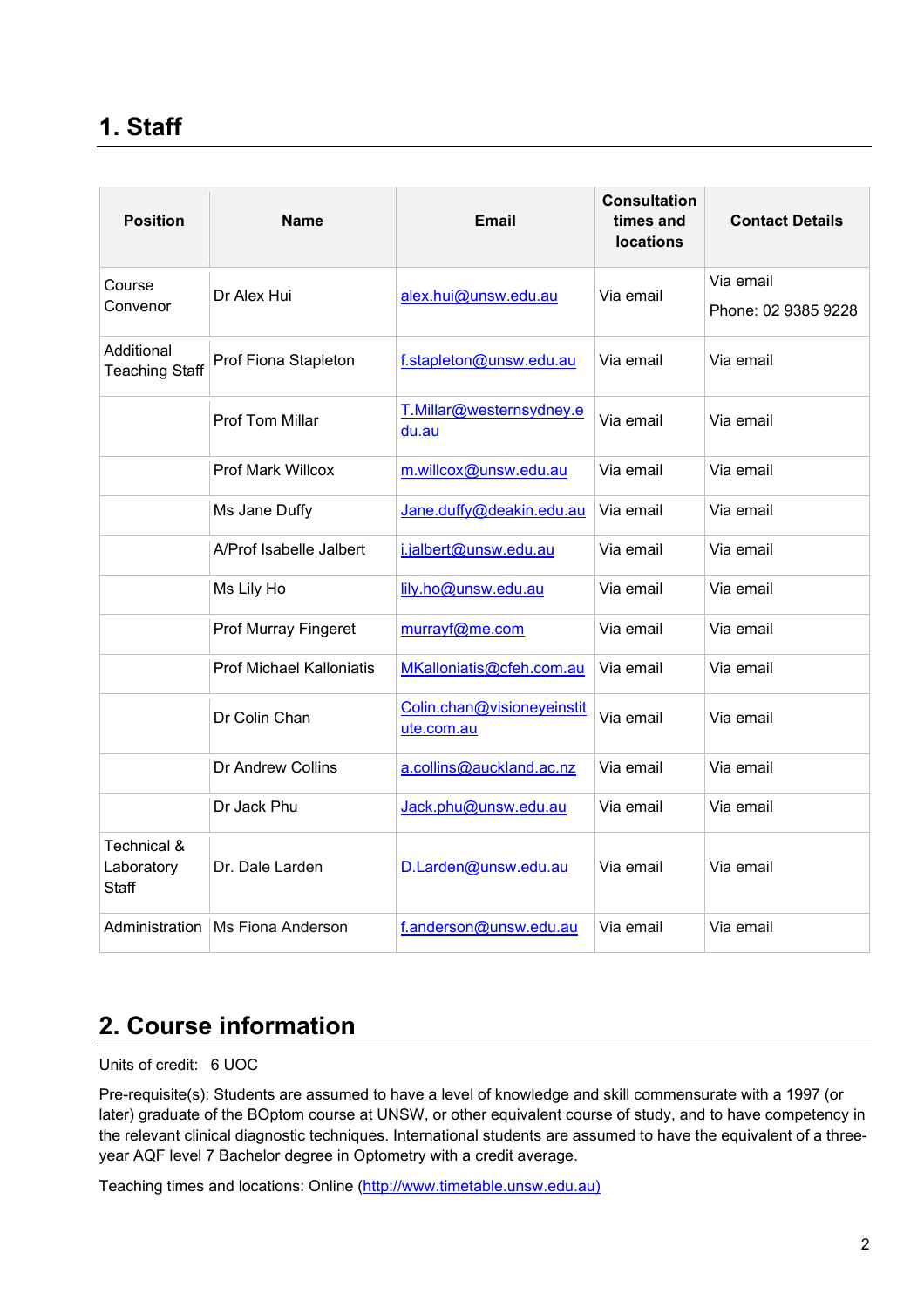#### **2.1 Course summary**

This course provides an introduction to the basic and clinical sciences related to the use of therapeutic agents in primary care optometry. The focus is on the practical clinical needs of the student. In the basic sciences, there is a review of biochemistry with emphasis on physiological processes and how they can be affected by drug actions. The principles of pharmacology and how they impact therapeutic management are presented and discussed. Microbiology, immunology, inflammation and pathology are reviewed with a strong emphasis on ocular infection and inflammation. Ocular therapeutics and their use in primary care optometry will be covered with reference to diagnosis and management of anterior eye disease, including disorders of the cornea, conjunctiva, adnexae, uvea, lacrimal system as well as glaucoma. The topic of co-management is discussed in relation to glaucoma and ocular surgery. The legislative aspects of therapeutic prescribing by optometrists in Australia and New Zealand will also be presented.

#### **2.2 Course aims**

The didactic course is intended to ensure understanding of basic biological sciences, disease processes and their treatment, with particular focus on ocular conditions and ocular manifestations of systemic diseases commonly encountered in Australian practice. The course aims to enhance optometrists' skills, knowledge and management practice in the areas of ocular disease, ocular manifestations of systemic diseases, ocular trauma, eye emergencies and to work with the best interest of their patients.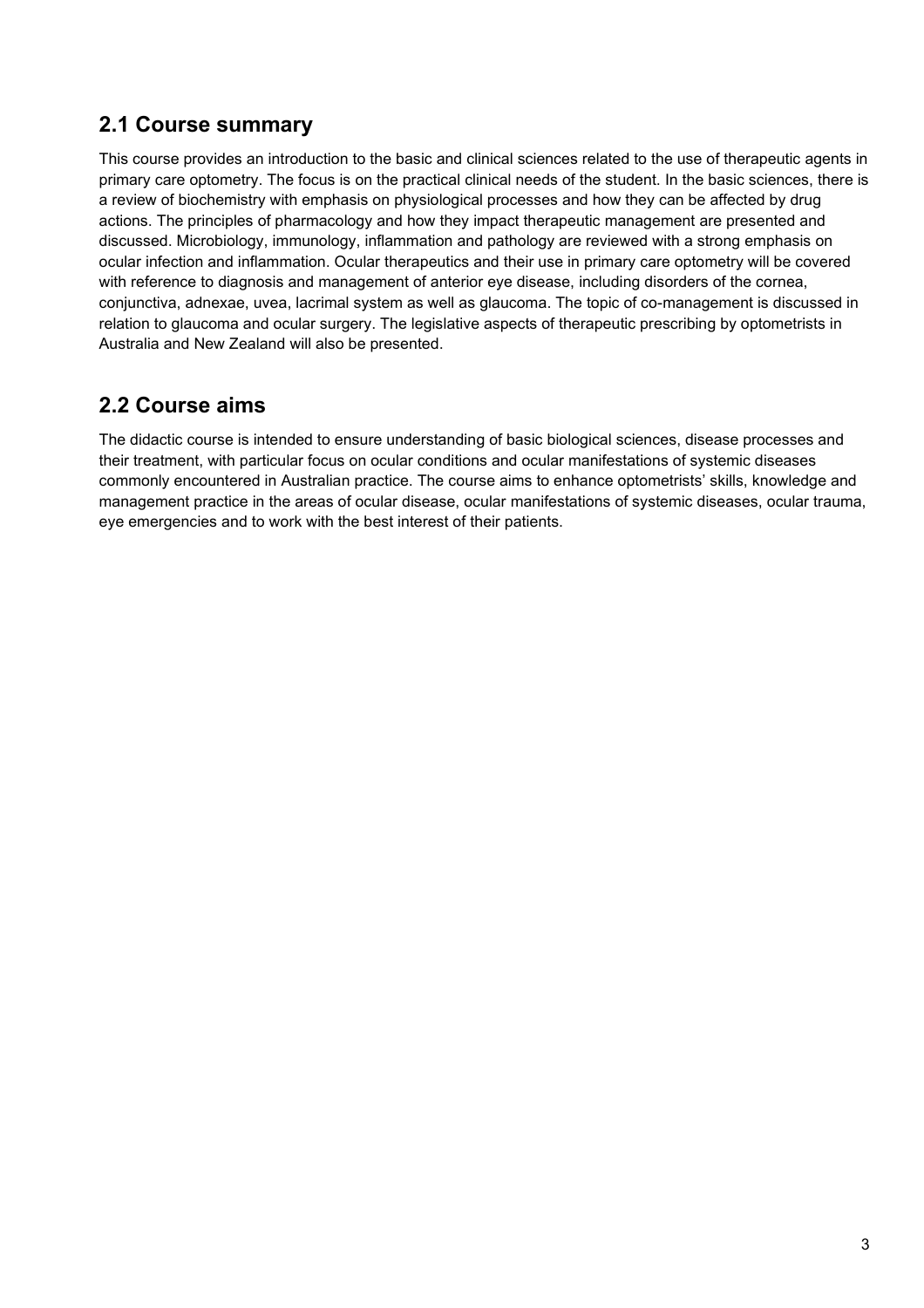### **2.3 Course learning outcomes (CLO)**

(Refer to Entry Level Competencies (ELC) in Kiely PM, Slater J. Optometry Australia Entry-level Competency Standards for Optometry 2014. Clin Exp Optom 2015;98:65-89)

At the successful completion of this course you (the student) should be able to:

- 1. Assess the eye and ocular adnexae and to differentially diagnose ocular disease (ELC 2.1-2.5, 3.1-3.4, 3.8, 4.1)
- 2. Define and discuss the pharmacological considerations of ocular drugs used in the treatment of anterior eye disease and interactions between ocular and systemic diseases and their management (ELC 4.9, 4.12)
- 3. Design, develop and revise pharmacological and non-pharmacological management plans for ocular diseases based on patient characteristics, signs, symptoms, investigations, epidemiology and underlying pathogenesis (ELC 1.1-1.5, 2.1-2.5, 3.1-3.4, 3.8, 4.1-4.4, 4.9, 4.11, 4.12)
- 4. Apply knowledge of relevant State/Territory legislation and Guidelines to lawfully prescribe therapeutic agents in the management of ocular disease (ELC 1.6, 1.7, 1.8, 1.10, 4.9)
- 5. Identify circumstances where referral for specialist medical treatment is required, the urgency of the referral and the most appropriate health care provider to be referred to. (ELC 1.2, 1.5, 1.7, 2.5, 4.2-4.4, 4.9, 4.11-4.13, 5.1)
- 6. Plan and execute appropriate shared care arrangements of patients, including recognizing the legal and ethical implications of such arrangements and interactions with other health care providers (ELC 1.2- 1.6, 1.8, 4.2-4.4, 4.9, 4.11, 4.13, 5.1, 5.2)
- 7. Diagnose, treat and/or monitor glaucoma (ELC 1.1, 1.2, 1.6, 1.8, 2.1-2.5, 3.1-3.4, 3.8, 4.1, 4.2, 4.4, 4.9, 4.11, 4.12, 4.13, 5.1, 5.2)
- 8. Provide non-invasive first aid for ocular conditions (ELC 4.12)
- 9. Recognize the importance of ongoing skill and knowledge development necessary for continued effective and safe ocular therapeutic management (ELC 1.1, 1.2)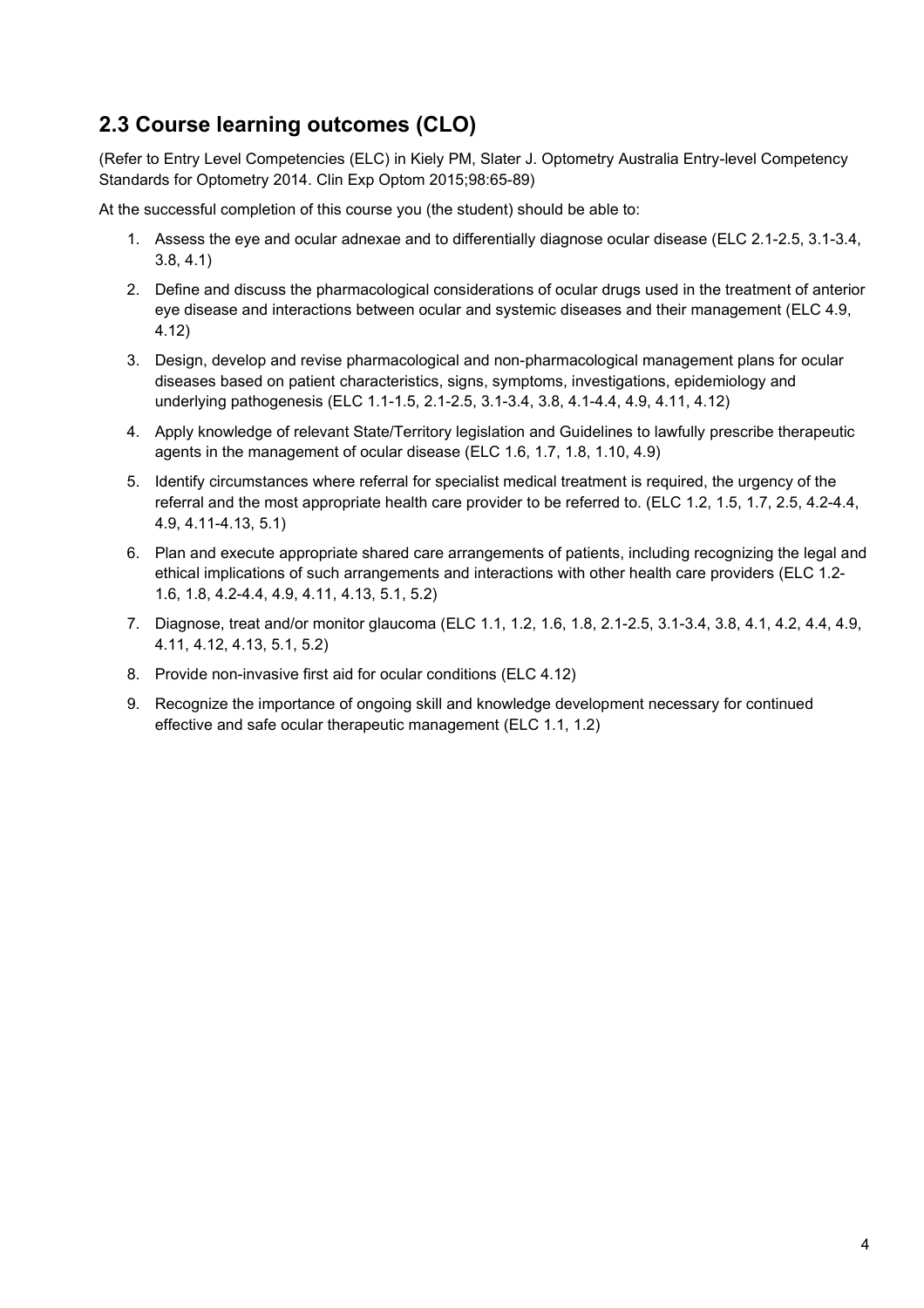## **2.4 Relationship between course and program learning outcomes and assessments**

*Program Learning Outcomes (PLO) (7436 – Ocular Therapeutics [https://www.handbook.unsw.edu.au/postgraduate/programs/2018/7436.html\)](https://www.handbook.unsw.edu.au/postgraduate/programs/2018/7436.html) can be found on the UNSW Handbook*

| <b>Course</b><br>Learning<br><b>Outcome (CLO)</b> | <b>LO Statement</b>                                                                                                                                                                                                                                                                      | Program<br>Learning<br><b>Outcome (PLO)</b> | <b>Related Tasks &amp;</b><br><b>Assessment</b>             |
|---------------------------------------------------|------------------------------------------------------------------------------------------------------------------------------------------------------------------------------------------------------------------------------------------------------------------------------------------|---------------------------------------------|-------------------------------------------------------------|
| CLO <sub>1</sub>                                  | Assess the eye and ocular adnexae and to differentially diagnose ocular disease (ELC 2.1-2.5,<br>$3.1 - 3.4, 3.8, 4.1$                                                                                                                                                                   | PLO 1,3,4,5                                 | Quizzes,<br>Participation, Final<br>Exam                    |
| CLO <sub>2</sub>                                  | Define and discuss the pharmacological considerations of ocular drugs used in the treatment of<br>anterior eye disease and interactions between ocular and systemic diseases and their<br>management (ELC 4.9, 4.12)                                                                     | <b>PLO 1-6</b>                              | Quizzes, PBS<br>assignment,<br>Participation, Final<br>Exam |
| CLO <sub>3</sub>                                  | Design, develop and revise pharmacological and non-pharmacological management plans for<br>ocular diseases based on patient characteristics, signs, symptoms, investigations, epidemiology<br>and underlying pathogenesis (ELC 1.1-1.5, 2.1-2.5, 3.1-3.4, 3.8, 4.1-4.4, 4.9, 4.11, 4.12) | <b>PLO 1-6</b>                              | Quizzes,<br>Participation, PBS<br>assignment, Final<br>Exam |
| CLO <sub>4</sub>                                  | Apply knowledge of relevant State/Territory legislation and Guidelines to lawfully prescribe<br>therapeutic agents in the management of ocular disease (ELC 1.6, 1.7, 1.8, 1.10, 4.9)                                                                                                    | PLO 1, 2, 3                                 | Quizzes,<br>Participation, PBS<br>assignment, Final<br>Exam |
| CLO <sub>5</sub>                                  | Identify circumstances where referral for specialist medical treatment is required, the urgency of<br>the referral and the most appropriate health care provider to be referred to. (ELC 1.2, 1.5, 1.7,<br>2.5, 4.2-4.4, 4.9, 4.11-4.13, 5.1)                                            | PLO 1, 3, 5, 6                              | Quizzes,<br>Participation, Final<br>Exam                    |
| CLO <sub>6</sub>                                  | Plan and execute appropriate shared care arrangements of patients, including recognizing the<br>legal and ethical implications of such arrangements and interactions with other health care<br>providers (ELC 1.2-1.6, 1.8, 4.2-4.4, 4.9, 4.11, 4.13, 5.1, 5.2)                          | PLO 1, 4, 6                                 | Quizzes,<br>Participation, Final<br>Exam                    |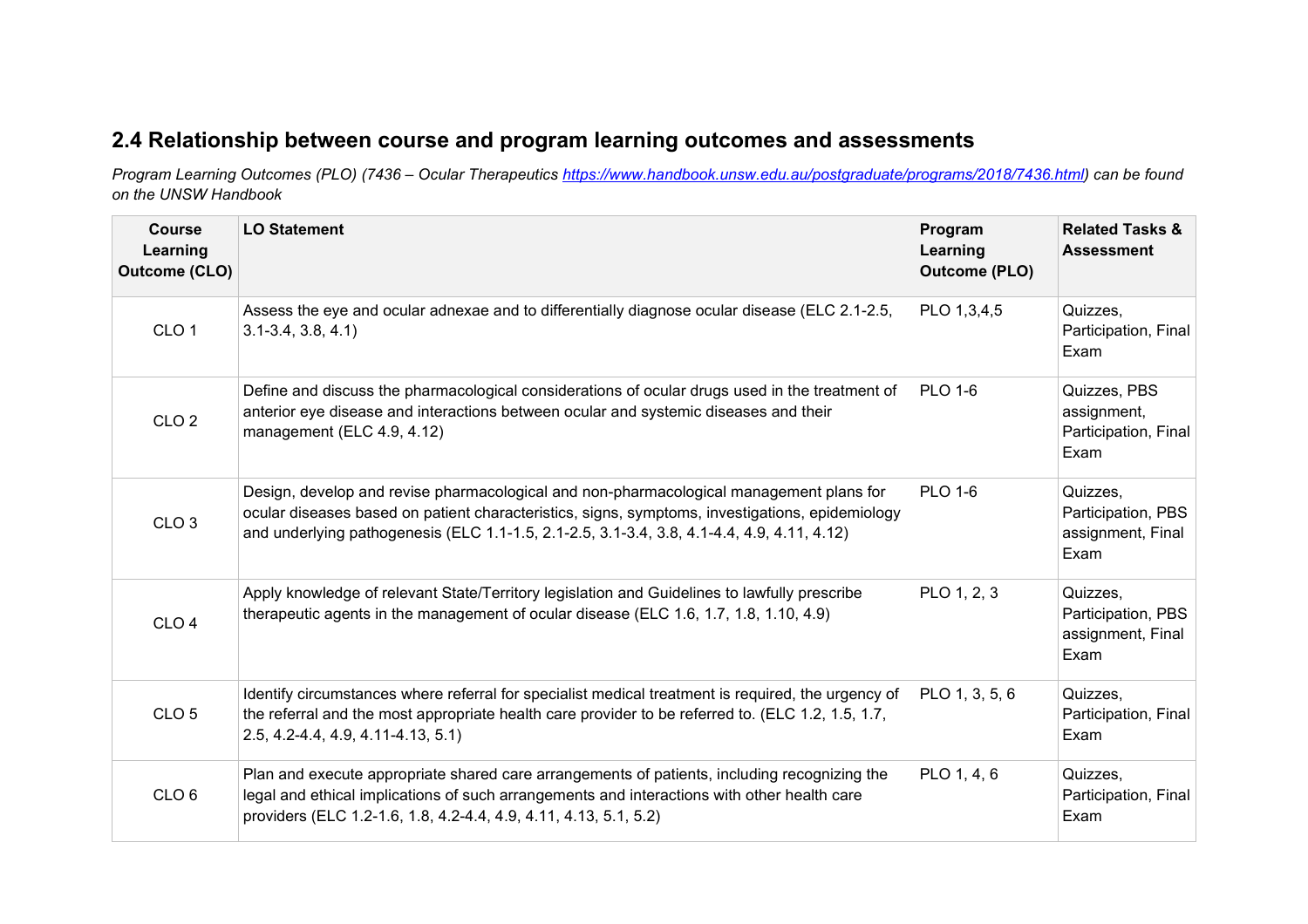| CLO <sub>7</sub> | Diagnose, treat and/or monitor glaucoma (ELC 1.1, 1.2, 1.6, 1.8, 2.1-2.5, 3.1-3.4, 3.8, 4.1, 4.2,<br>4.4, 4.9, 4.11, 4.12, 4.13, 5.1, 5.2)                              | <b>PLO 1-6</b> | Quizzes,<br>Participation, PBS<br>assignment, Final<br>Exam |
|------------------|-------------------------------------------------------------------------------------------------------------------------------------------------------------------------|----------------|-------------------------------------------------------------|
| CLO <sub>8</sub> | Provide non-invasive first aid for ocular conditions (ELC 4.12)                                                                                                         | PLO 1, 5       | Quizzes,<br>Participation, Final<br>Exam                    |
| CLO <sub>9</sub> | Recognize the importance of ongoing skill and knowledge development necessary for continued PLO 1, 6<br>effective and safe ocular therapeutic management (ELC 1.1, 1.2) |                | Quizzes,<br>Participation, PBS<br>assignment, Final<br>Exam |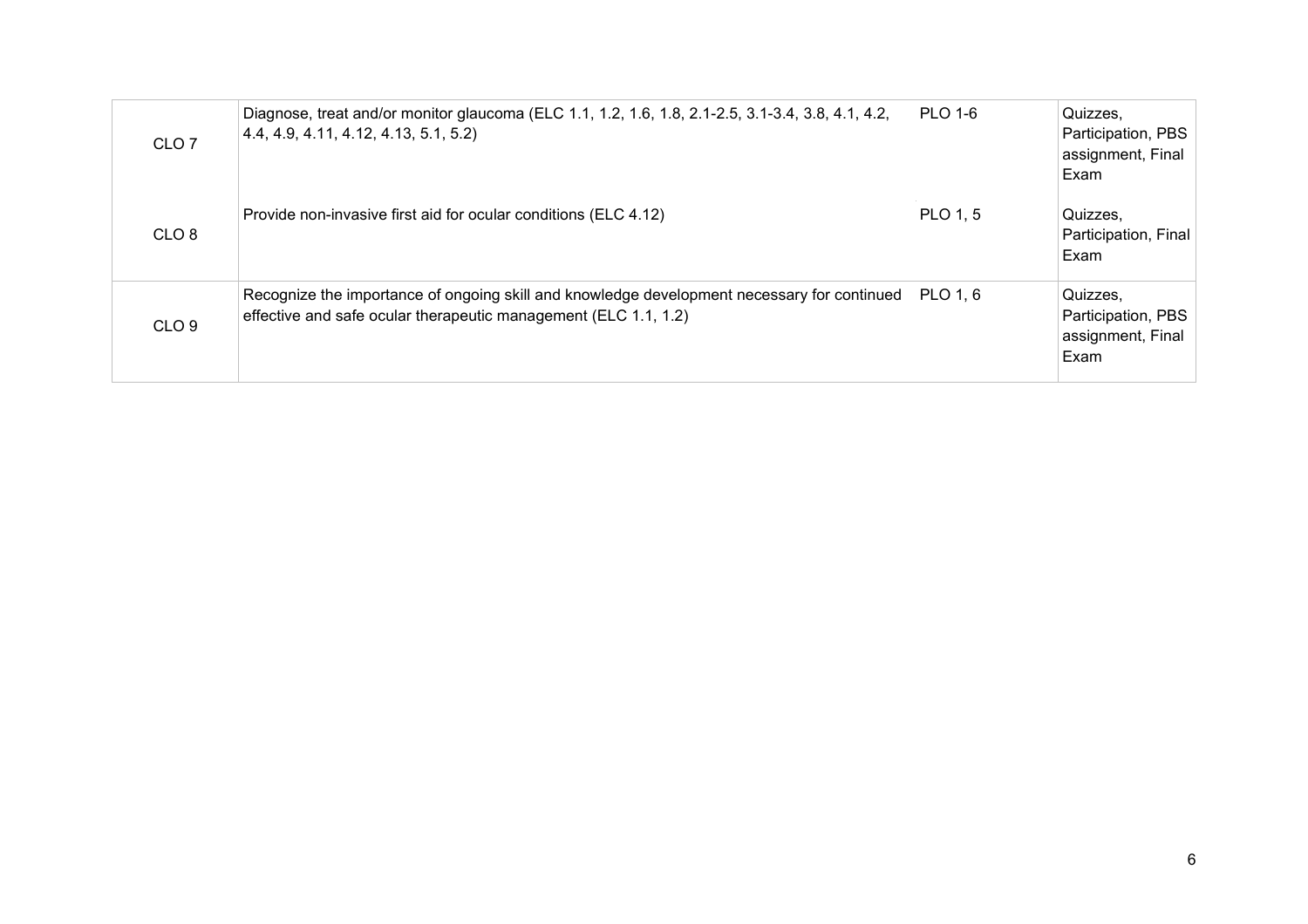### **3.1 Learning and teaching activities**

To maximize learning effectiveness, a number of strategies are used in the course to encourage critical thinking and deep learning of the topics and issues. Students are assumed to have a level of knowledge and skill commensurate with a 1997 (or later) graduate of the B.Optom course at UNSW, or other equivalent course of study and to have competency in the relevant clinical diagnostic techniques. To achieve an adequate standard of knowledge and skills, students will need to undertake self-learning and to be familiar with the basic concepts described in the course readings and resources available on UNSW Moodle. Some of the self-learning and case discussion tasks require critical review, analysis and evaluation of the relevant scientific and clinical literature and consistent reading and reflection during the course.

## **3.2 Expectations of students**

|                                 | Some components of this course are compulsory, and you are expected to attend.                   |
|---------------------------------|--------------------------------------------------------------------------------------------------|
|                                 | Attendance at compulsory course components will be monitored by taking a roll.                   |
| <b>Expectations of Students</b> |                                                                                                  |
|                                 |                                                                                                  |
|                                 | The compulsory course components, and the justification for their compulsory nature, are         |
|                                 | as follows:                                                                                      |
|                                 | 80% of the webinars as they serve to reinforce the module material                               |
|                                 | The final examination to evaluate progress and understanding of the course material<br>$\bullet$ |
|                                 |                                                                                                  |
|                                 | The University uses email as an official form of communication for students. All UNSW            |
|                                 | students have their own email account. The School of Optometry and Vision Science will           |
|                                 | also make use of this form of communication.                                                     |
|                                 |                                                                                                  |
|                                 | It is extremely important that you know how to use your Zmail and ensure that you check it       |
|                                 | regularly. You are advised to link your official UNSW email address to your habitual email       |
|                                 | address (e.g. hotmail). You will miss out on vital information from the School and University    |
|                                 | if you do not check your Zmail.                                                                  |
|                                 |                                                                                                  |
|                                 |                                                                                                  |
|                                 | For more information or if you are having connection or access problems, see:                    |
|                                 | <b>IT Service Centre</b>                                                                         |
|                                 | www.it.unsw.edu.au/                                                                              |
|                                 | Telephone: 02 9385 1333                                                                          |
|                                 | Email:<br>itservicecentre@unsw.edu.au                                                            |
|                                 |                                                                                                  |
|                                 |                                                                                                  |
|                                 |                                                                                                  |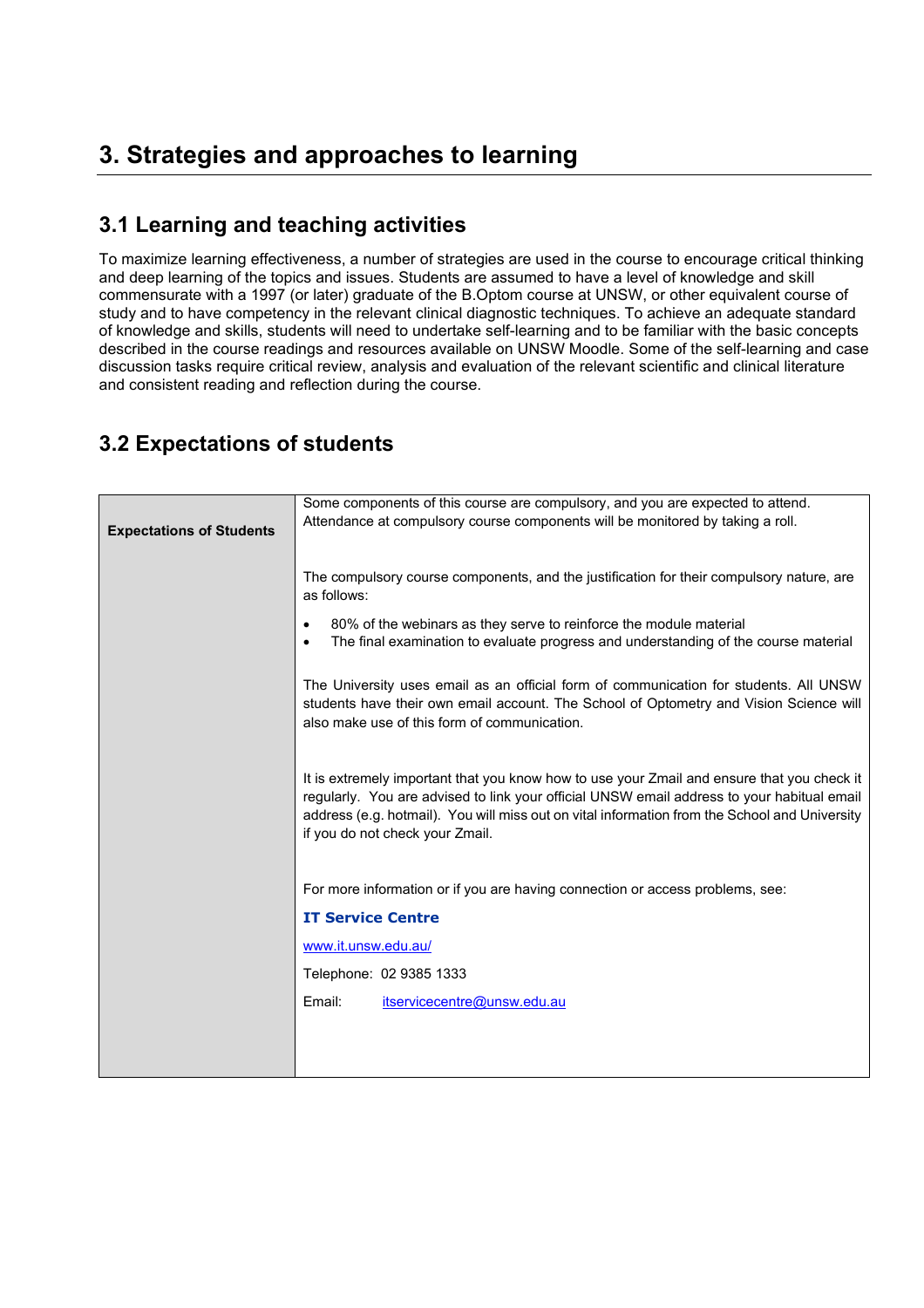# **4. Course schedule and structure**

#### **All times are relative to Sydney, NSW (AEDT or AEST). All webinars start at 8PM Sydney time unless otherwise stated.**

#### **Term 2 and Term 3**

| <b>Week</b>                           | Lectures (day),<br><b>Topics &amp; Lecturers</b>                                                                                                                                                                                                                                   | Webinar (day)<br><b>Topic &amp; Lecturers</b>                                                                                                                                                                                                            | Assignment and Submission dates (see also<br>'Assessment Tasks & Feedback')                                                                                                        |
|---------------------------------------|------------------------------------------------------------------------------------------------------------------------------------------------------------------------------------------------------------------------------------------------------------------------------------|----------------------------------------------------------------------------------------------------------------------------------------------------------------------------------------------------------------------------------------------------------|------------------------------------------------------------------------------------------------------------------------------------------------------------------------------------|
| $9th$ Jun - 21 Jun 2020               | <b>Professor Mark Willcox</b><br><b>Basic and Ocular Microbiology</b><br>Pathogenesis of Microorganisms<br>Disinfection and Prevention of Spread of Disease<br>Dr Alex Hui<br>Basics of Inflammation<br>Basics of Immunology                                                       | Webinar 1: Introduction:<br>Wednesday 10th June 2020<br>Dr Alex Hui<br><b>Note Wednesday</b><br>Webinar 2: Microbiology,<br>Inflammation and Immunology:<br>Tuesday 30th June 2020<br>Prof Mark Willcox and Dr<br><b>Alex Hui</b><br><b>Note Tuesday</b> | Online Quiz 1: Microbiology, Inflammation,<br>Immunology Due 1159PM 28th <sup>th</sup> June 2020                                                                                   |
| $22^{nd}$ Jun - $5^{th}$ Jul 2020     | <b>Professor Thomas Millar</b><br><b>Basics of Biochemistry</b><br>Respiratory Pharmacology<br>Cardiovascular Pharmacology                                                                                                                                                         | Webinar 3: Biochemistry:<br>Monday 6 <sup>th</sup> July 2020<br>Prof Thomas Millar and Dr<br><b>Alex Hui</b>                                                                                                                                             | Quiz 2 - Answers sent directly to Prof Millar's email<br>before 1159PM 5 <sup>th</sup> July 2020                                                                                   |
| $6th$ Jul - 19 <sup>th</sup> Jul 2020 | Dr Alex Hui<br><b>Quality Use of Medicines</b><br><b>Toxicology and Medicine Safety</b><br>Pharmacokinetics<br>Absorption, Distribution, Metabolism, Excretion<br>Pharmacodynamics<br><b>Ocular Formulations</b><br>Introduction to Major Drug Classes                             | Webinar 4: Pharmacology:<br>Monday 20 <sup>th</sup> July 2020<br>Dr Alex Hui                                                                                                                                                                             | Online Quiz 3: Pharmacology Due 1159PM 19th July<br>2020                                                                                                                           |
| $20^{th}$ Jul - $2^{nd}$ Aug 2020     | Ms Jane Duffy<br>Legislation (Australia)<br><b>Dr Andrew Collins</b><br>Legislation (New Zealand)<br>Dr Jack Phu<br>The Pharmaceutical Benefits Scheme<br>Dr Alex Hui<br>Prescribing for Special Populations<br>ADR Reporting and Poisons Schedules<br><b>Prescription Writing</b> | Webinar 5: Legislation, PBS<br>and Rx Writing, Special<br>Populations:<br>Tuesday 4 <sup>th</sup> August 2020<br>Ms Jane Duffy and Dr Alex<br>Hui<br><b>Note Tuesday</b>                                                                                 | Online Quiz 4: PBS and Legislation Due 1159 2 <sup>nd</sup><br>August 2020<br>PBS Assignment Released: 20th July 2020<br>PBS Assignment Due: 1159PM 10th August 2020 via<br>Moodle |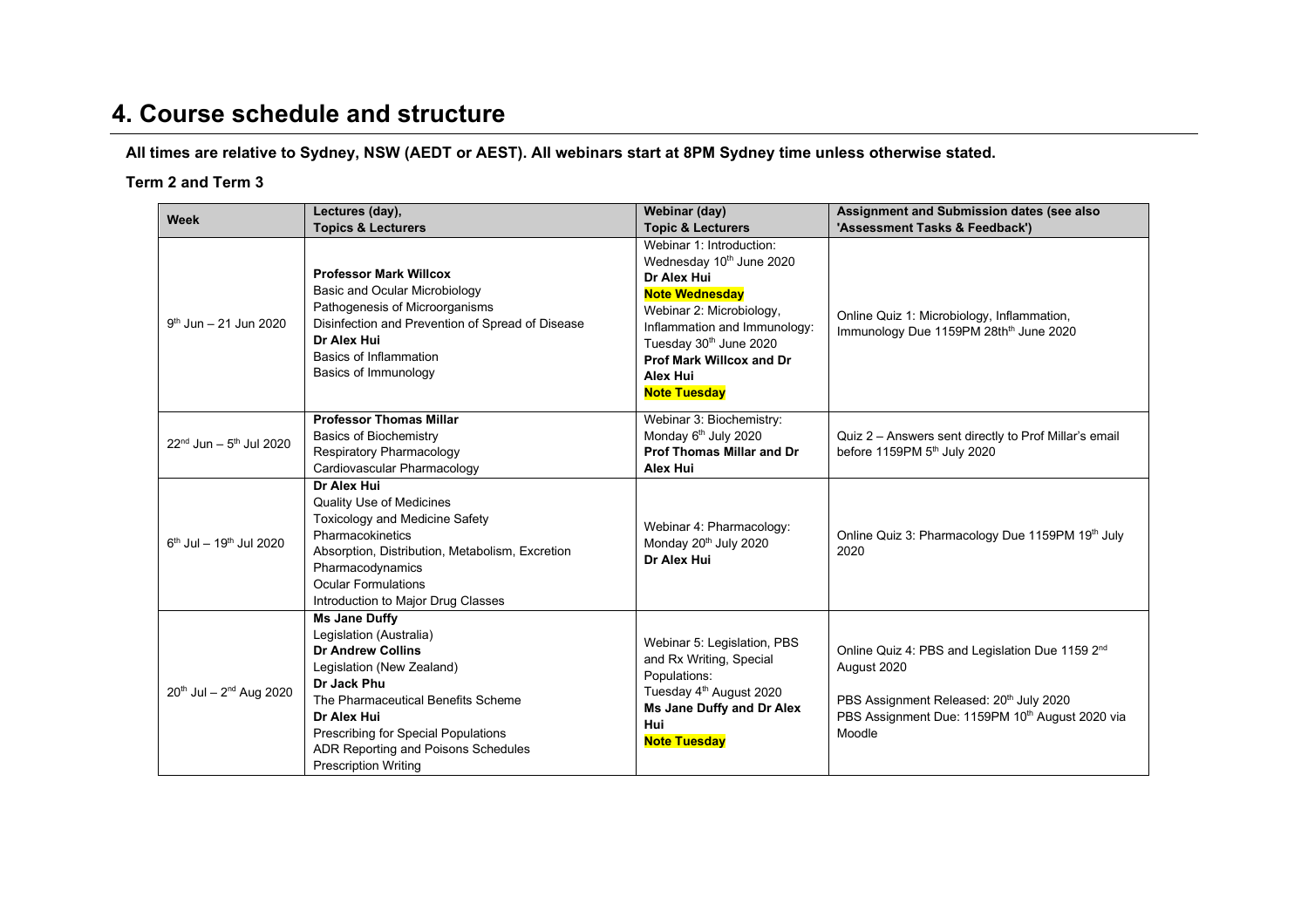| Week                                                  | Lectures (day),<br><b>Topics &amp; Lecturers</b>                                                                                                                                                                                                                                                               | Webinar (day)<br><b>Topic &amp; Lecturers</b>                                                                                           | Assignment and Submission dates (see also<br>'Assessment Tasks & Feedback')              |
|-------------------------------------------------------|----------------------------------------------------------------------------------------------------------------------------------------------------------------------------------------------------------------------------------------------------------------------------------------------------------------|-----------------------------------------------------------------------------------------------------------------------------------------|------------------------------------------------------------------------------------------|
| $3rd$ Aug - 16 <sup>th</sup> Aug<br>2020              | Dr Alex Hui<br>Anti-infective Drugs<br>Therapeutic Management of Bacterial Conjunctivitis<br><b>Prof Fiona Stapleton</b><br>Therapeutic Management of Corneal Ocular Infections<br>(Contact Lens and Non-Contact Lens Related)<br>Dr Isabelle Jalbert<br>Therapeutic Management of Ocular Infections (Viruses) | Webinar 6: Ocular Infection<br>Monday 17 <sup>th</sup> August 2020<br>Prof Fiona Stapleton and Dr<br><b>Alex Hui</b>                    | Online Exercise 1: Ocular Infection Due 1159 16th August<br>2020                         |
| $17th$ Aug - $30th$ Aug<br>2020                       | Dr Alex Hui<br>Anti-inflammatory Drugs<br>Therapeutic Management of scleritis, episcleritis, and lid<br>inflammation<br>Dr Isabelle Jalbert<br>Therapeutic Management of Ocular Inflammation                                                                                                                   | Webinar 7: Ocular Inflammation<br>Monday 31 <sup>st</sup> August 2020<br>A/Prof Isabelle Jalbert and Dr<br><b>Alex Hui</b>              | Online Exercise 2: Ocular Inflammation Due 1159PM<br>30th August 2020                    |
| 31 <sup>st</sup> Aug to 13 <sup>th</sup> Sept<br>2020 | <b>Dr Alex Hui</b><br>Autonomic Nervous System Drugs<br>Autonomic Nervous System Drug Applications<br>Therapeutic Management of Uveitis                                                                                                                                                                        | Webinar 8: ANS and Uveitis<br>Monday 14th September 2020<br>Dr Alex Hui                                                                 | Online Exercise 3: Uveitis Due 1159PM 13th September<br>2020                             |
| $14th$ Sept $-27th$ Sept<br>2020                      | Dr Alex Hui<br>Anti-Allergy Drugs<br>Therapeutic Management of orbital and lacrimal system<br>disorders<br><b>Ms Lily Ho</b><br>Therapeutic Management of Ocular Allergy<br>Therapeutic Management of Ocular Emergencies                                                                                       | Webinar 9: Ocular Allergy and<br>Emergencies<br>Monday 28th September 2020<br>Ms Lily Ho and Dr Alex Hui                                | Online Exercise 4: Ocular Allergy and Emergencies Due<br>1159PM 27th September 2020      |
| 27th Sept - 11th Oct<br>2020                          | Dr Maria Markoulli<br>Therapeutic Management of Meibomian Gland Disease<br>and Dry Eye<br>Dr Colin Chan<br>Surgical-therapeutic Co-Management<br>Referral Process and Co-Management                                                                                                                            | Webinar 10: Dry Eye, Surgical<br>Co-Management and Referral<br>Monday 12th October 2020<br>Dr Maria Markoulli and Dr<br><b>Alex Hui</b> | Online Exercise 5: Dry Eye and Co-Management Due<br>1159PM 11 <sup>th</sup> October 2020 |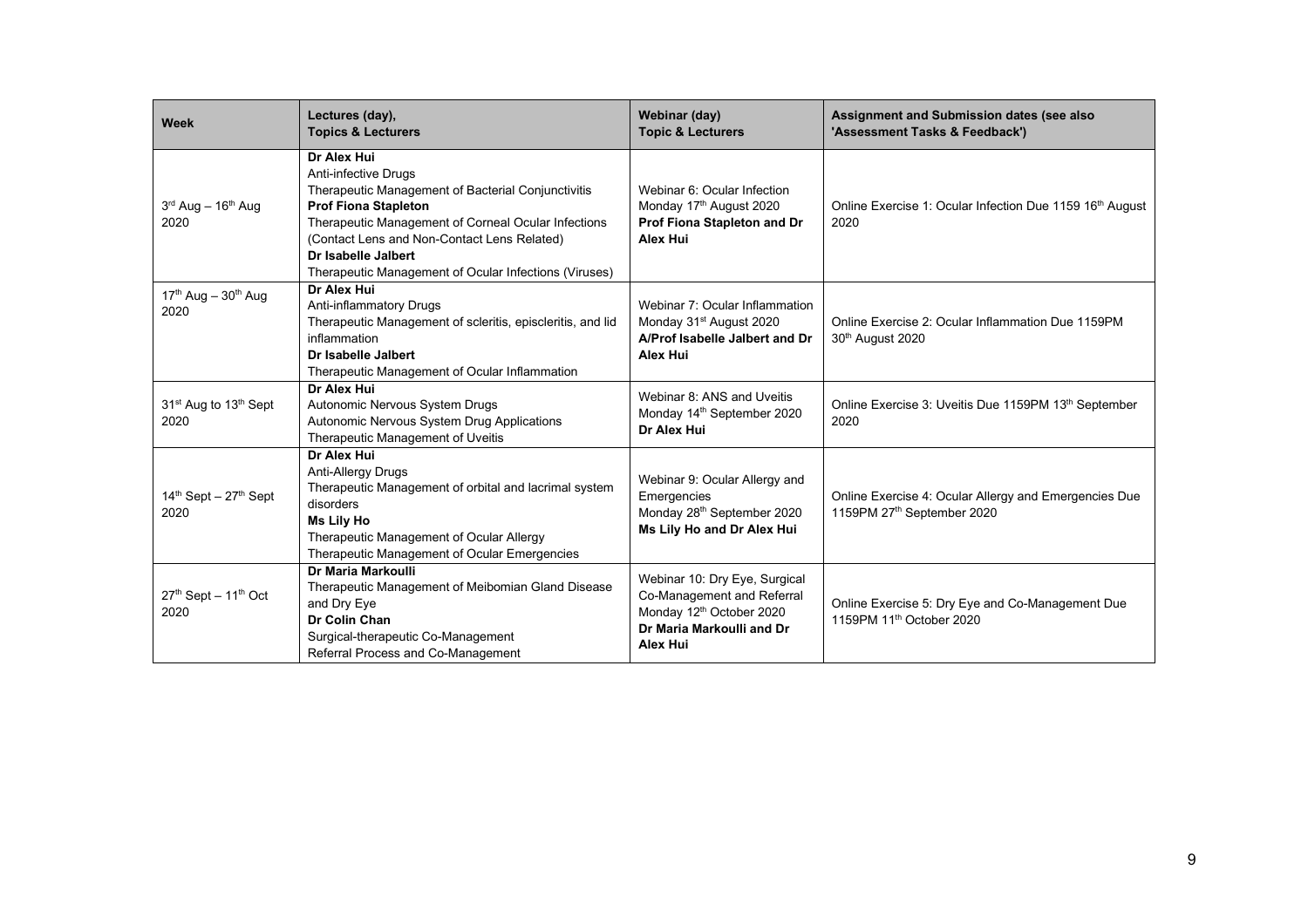| Week                                     | Lectures (day),                                                                                                                                                                                        | <b>Webinar (day)</b>                                                                                                  | Assignment and Submission dates (see also 'Assessment                      |
|------------------------------------------|--------------------------------------------------------------------------------------------------------------------------------------------------------------------------------------------------------|-----------------------------------------------------------------------------------------------------------------------|----------------------------------------------------------------------------|
|                                          | <b>Topics &amp; Lecturers</b>                                                                                                                                                                          | <b>Topic &amp; Lecturers</b>                                                                                          | Tasks & Feedback')                                                         |
| $12^{th}$ Oct $-25^{th}$ Oct<br>2020     | <b>Prof Murray Fingeret</b><br>Glaucoma Foundations<br>What is glaucoma, risk factors, IOP<br>Gonioscopy and Optic Nerve<br><b>Visual Fields</b>                                                       | Webinar 11: Glaucoma Cases:<br>Monday 2 <sup>nd</sup> November 2020<br>Prof Murray Fingeret and Dr<br><b>Alex Hui</b> | Online Exercise 6: Glaucoma Foundations Due 1159PM 1st<br>November 2020    |
| $26^{th}$ Oct – $8^{th}$ Nov 2020        | <b>Prof Murray Fingeret</b><br>When to start therapy<br><b>Medical Therapy</b><br>Surgical Therapy<br>When to advance therapy and management                                                           | Webinar 12: Glaucoma<br>Management<br>Monday 16th November 2020<br>Dr Jack Phu and Dr Alex Hui                        | Online Exercise 7: Management of Glaucoma Due 1159PM 15th<br>November 2020 |
| $9th$ Nov $-22nd$ Nov<br>2020            | <b>Prof Murray Fingeret</b><br>Secondary Glaucomas<br>Angle Closure Glaucoma<br>Low Tension Glaucoma<br><b>Prof Michael Kalloniatis</b><br>Australian Glaucoma Guidelines<br><b>Optic Neuropathies</b> | Webinar 13: Review<br>Monday 23rd November 2020<br>Dr Alex Hui                                                        |                                                                            |
| <b>Clinical Skills and Final</b><br>Exam | Dr Alex Hui<br>Foreign Body Removal<br>Sphygmomanometry<br>Ms Lily Ho<br>Lacrimal Dilation and Irrigation<br>Scleral Indentation<br>Dr Maria Markoulli<br>Meibomian Gland Expression<br>Gonioscopy     |                                                                                                                       | Final Written Exam: Multiple Choice and Short Answers. Date<br><b>TBA</b>  |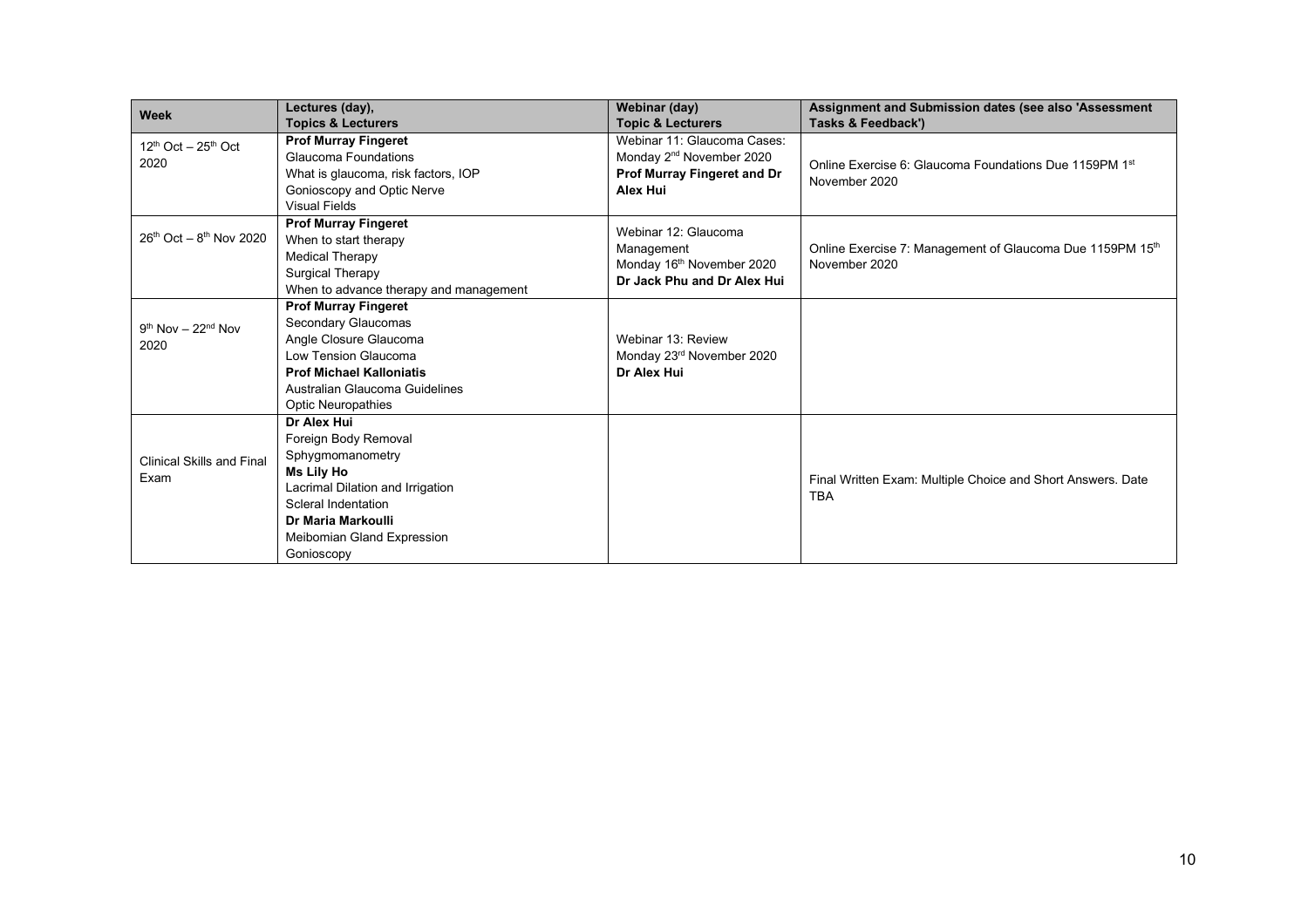## **5. Assessment**

#### **5.1 Assessment tasks**

| Task                                               | Length    | Weight | Due Date     |
|----------------------------------------------------|-----------|--------|--------------|
| Pre-Webinar Quizzes and<br><b>Online Exercises</b> | Varies    | 25%    | See Schedule |
| <b>PBS Assignment</b>                              | N/A       | 5%     | See Schedule |
| Webinars                                           | N/A       | 10%    | N/A          |
| Final Written Examination:                         | 2-3 hours | 60%    | Date TBA     |

**A grade of 50% or greater on the final written exam is required to pass the course.**

#### **An overall course grade of 65% or greater is required to proceed to OPTM7117: Ocular Therapy 2**

The course coordinator is responsible for the calculation of provisional composite marks and a recommendation for action for each student. The Examination Committee comprising senior members of the Faculty and which is chaired by the Head of the School of Optometry and Vision Science at UNSW meet to review the provisional marks. The Examination Committee meets at the end of each session or at other times in extraordinary circumstances and grades are awarded according to the UNSW assessment policy [\(https://student.unsw.edu.au/assessment\)](https://student.unsw.edu.au/assessment). Final composite marks are released to the student via email and myUNSW and students are notified of results and need for possible supplementary examinations [\(https://student.unsw.edu.au/results](https://student.unsw.edu.au/results) and [https://student.unsw.edu.au/academic-transcript\)](https://student.unsw.edu.au/academic-transcript).

All submissions, including late submissions, are subject to the School of Optometry and Vision Science Policy on Submission of Assignments [\(https://www.optometry.unsw.edu.au/files/sovs\\_policy\\_for\\_submission\\_of\\_assign\\_28\\_2\\_18.pdf](https://www.optometry.unsw.edu.au/files/sovs_policy_for_submission_of_assign_28_2_18.pdf) ).

<sup>10</sup> Approaches to assessment[: https://teaching.unsw.edu.au/assessment](https://teaching.unsw.edu.au/assessment)

#### **Further information**

UNSW grading system: [student.unsw.edu.au/grades](https://student.unsw.edu.au/grades)

UNSW assessment policy: [student.unsw.edu.au/assessment](https://student.unsw.edu.au/assessment)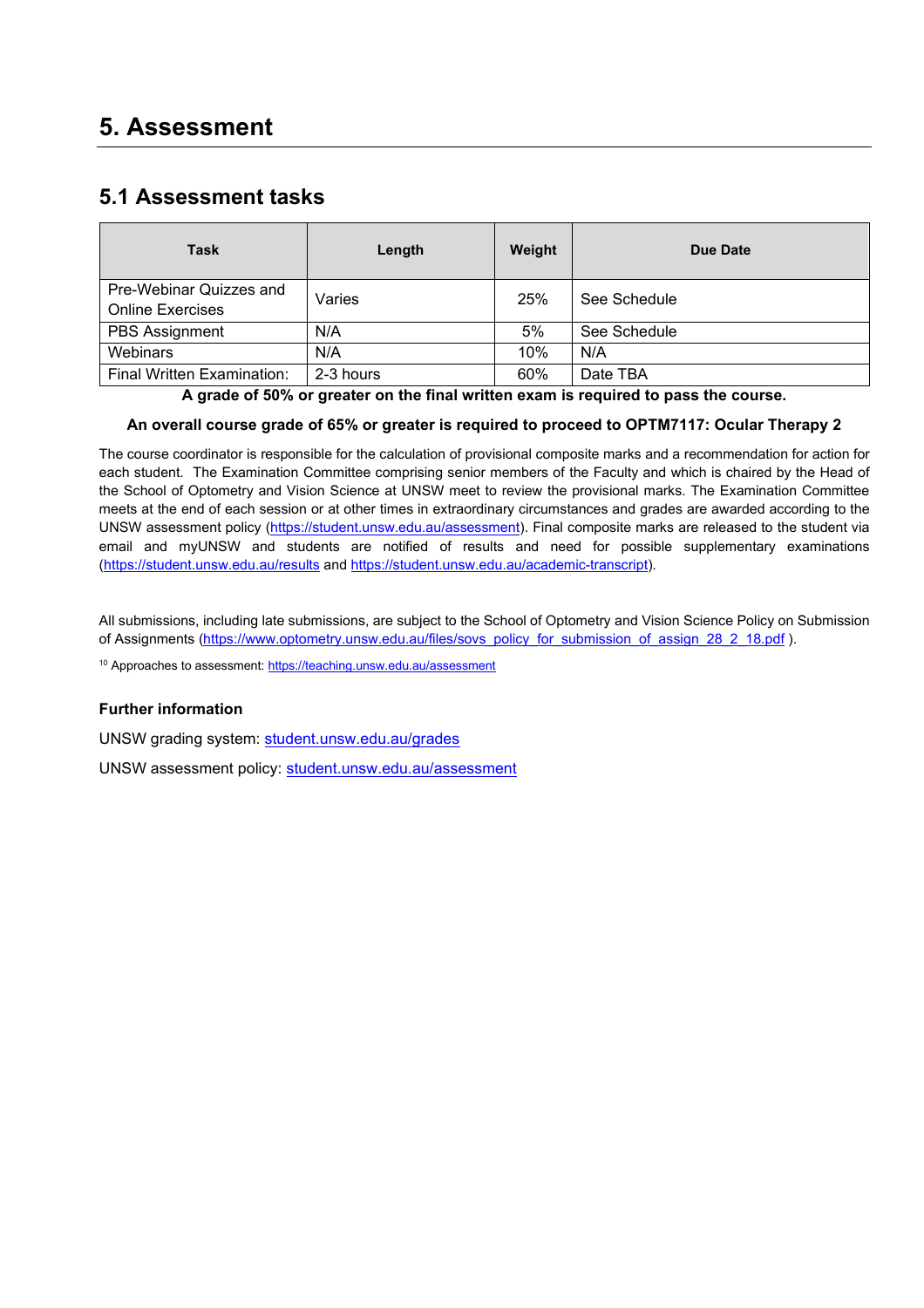# **5.2 Assessment criteria and standards**

 $\blacksquare$ 

| Task                                        | <b>Assessment Criteria</b>                                           |
|---------------------------------------------|----------------------------------------------------------------------|
| Pre-Webinar Quizzes and Online<br>Exercises | Preparation for Each Webinar, accurate responses                     |
| PBS and Prescription Writing                | Demonstrate ability to correctly utilize the Pharmaceutical Benefits |
| Assignment                                  | Scheme and write prescriptions                                       |
|                                             | Answers in discussion board questions                                |
| Webinar                                     | Submission of questions prior to webinars                            |
|                                             | Discussion questions during webinars                                 |
|                                             | Pass on the final exam is set at 50%. To pass the course the final   |
| <b>Final Written Examination</b>            | examination must be passed. Students who fail the exam will be       |
|                                             | given a maximum course grade of UF                                   |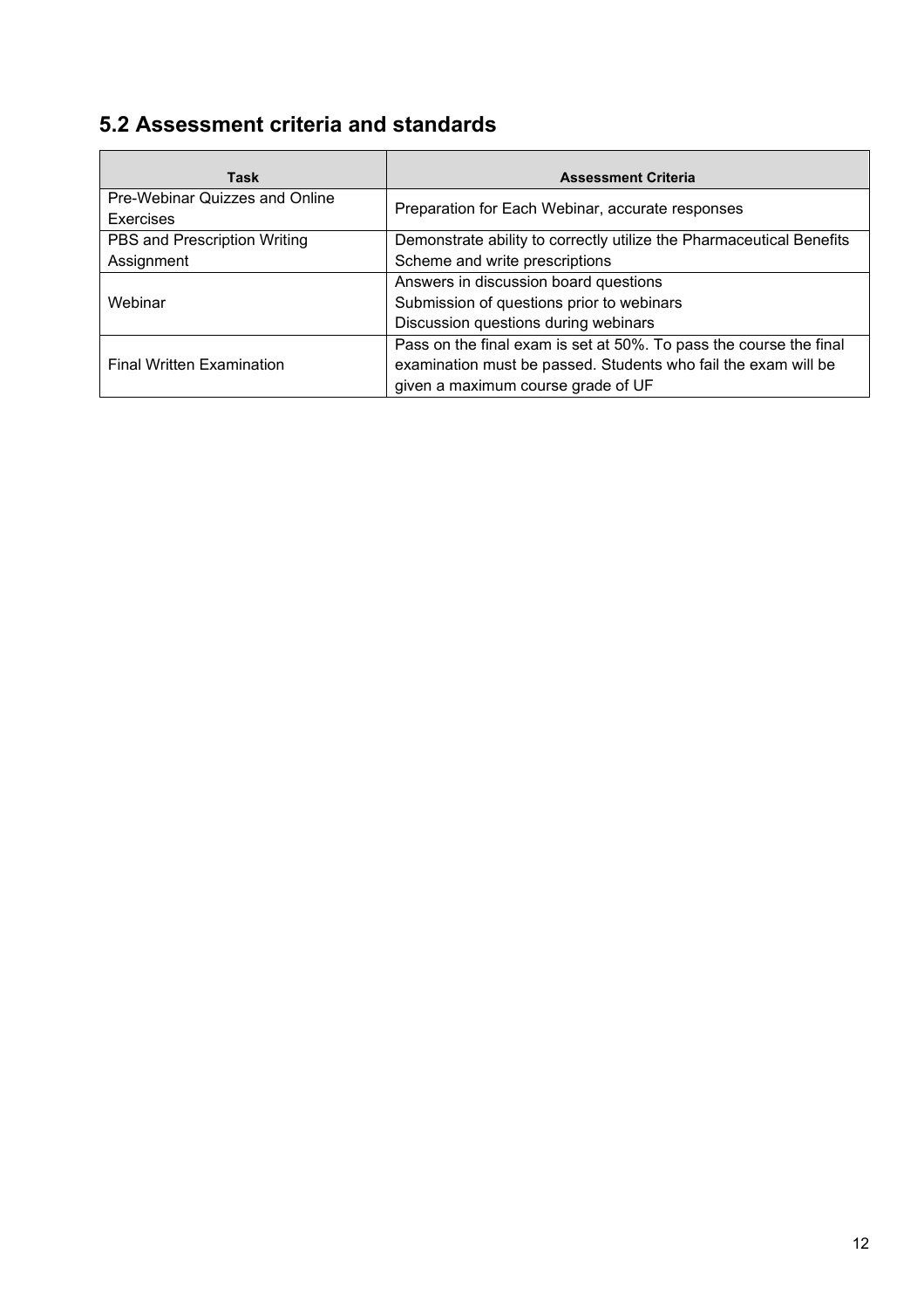# **5.3 Submission of assessment tasks**

|                               | Assignments should be submitted via Moodle (electronic submission).                                                                                                                                                                                                                                                    |
|-------------------------------|------------------------------------------------------------------------------------------------------------------------------------------------------------------------------------------------------------------------------------------------------------------------------------------------------------------------|
|                               | This includes completed laboratory reports and logs which should be<br>scanned/photographed and submitted via Moodle.                                                                                                                                                                                                  |
|                               | If your assignment requires submission of a pair of glasses/contact lenses, these may be                                                                                                                                                                                                                               |
| <b>Assignment Submissions</b> | submitted via the Assignment submission box at the Student Enguiry office (North Wing,<br>Rupert Myers Building, Room 3.003), however the accompanying report should be<br>submitted via Moodle.                                                                                                                       |
|                               | Marked assignments can be collected from the:                                                                                                                                                                                                                                                                          |
|                               | School Enquiry office during counter opening hours.<br>You must show a valid student card to do this.                                                                                                                                                                                                                  |
|                               | The School Policy on Submission of Assignments (including penalties for late<br>assignments) and the Assignment Attachment Sheet are available from the School office<br>(RMB3.003) and the School website at:<br>https://www.optometry.unsw.edu.au/study/undergraduate-degrees/important-information-<br>and-policies |
|                               |                                                                                                                                                                                                                                                                                                                        |

|                                               | SCHOOL OF OPTOMETRY AND VISION SCIENCE, UNSW                                                                                                                                                                                                                                                                                                                                                                                                                                                                                                                                                                                                                                                                                                                                                                                                                                                                                                                                                                                                                                                                                                                                                                                                                                                                                                                                                                                                                                                                                                                                                           |
|-----------------------------------------------|--------------------------------------------------------------------------------------------------------------------------------------------------------------------------------------------------------------------------------------------------------------------------------------------------------------------------------------------------------------------------------------------------------------------------------------------------------------------------------------------------------------------------------------------------------------------------------------------------------------------------------------------------------------------------------------------------------------------------------------------------------------------------------------------------------------------------------------------------------------------------------------------------------------------------------------------------------------------------------------------------------------------------------------------------------------------------------------------------------------------------------------------------------------------------------------------------------------------------------------------------------------------------------------------------------------------------------------------------------------------------------------------------------------------------------------------------------------------------------------------------------------------------------------------------------------------------------------------------------|
| <b>Assessment Procedures</b>                  |                                                                                                                                                                                                                                                                                                                                                                                                                                                                                                                                                                                                                                                                                                                                                                                                                                                                                                                                                                                                                                                                                                                                                                                                                                                                                                                                                                                                                                                                                                                                                                                                        |
|                                               | SUPPLEMENTARY EXAMINATION INFORMATION, 2020                                                                                                                                                                                                                                                                                                                                                                                                                                                                                                                                                                                                                                                                                                                                                                                                                                                                                                                                                                                                                                                                                                                                                                                                                                                                                                                                                                                                                                                                                                                                                            |
| <b>UNSW Assessment</b><br>Policy <sup>1</sup> | <b>SPECIAL CONSIDERATION</b><br>On some occasions, sickness, misadventure or other circumstances beyond your control<br>may prevent you from completing a course requirement, such as attending a formal end of<br>semester examination. In these cases you may apply for Special Consideration. UNSW<br>operates under a Fit to Sit/ Submit rule for all assessments. If a student wishes to<br>submit an application for special consideration for an exam or assessment, the<br>application must be submitted prior to the start of the exam or before an assessment<br>is submitted. If a student sits the exam/ submits an assignment, they are declaring<br>themselves well enough to do so. The application must be made via Online Services in<br>myUNSW. Log into myUNSW and go to My Student Profile tab > My Student Services ><br>Online Services > Special Consideration and attach student's supporting documentation<br>(such as a medical certificate).<br><b>CHRONIC ISSUES AND PRE-EXISTING CONDITIONS</b><br>If you have chronic issues and pre-existing conditions, we recommend you apply for<br>Educational adjustments for disability support through Disability Services.<br>Register for Equitable Learning Support (formerly Disability Support Services) at<br>https://student.unsw.edu.au/els/register<br>Absence from a final examination is a serious matter, normally resulting in a Fail (FL) grade. If<br>you are medically unfit to attend an examination, YOU MUST CONTACT THE SCHOOL<br>DIRECTLY ON THE DAY OF THE EXAMINATION TO ADVISE OF THIS (telephone 029385 |
|                                               | 4639, email: optometry@unsw.edu.au). You must also submit a Request for Special<br>Consideration application as detailed on the UNSW website:<br>https://student.unsw.edu.au/special-consideration.                                                                                                                                                                                                                                                                                                                                                                                                                                                                                                                                                                                                                                                                                                                                                                                                                                                                                                                                                                                                                                                                                                                                                                                                                                                                                                                                                                                                    |
|                                               | It is the responsibility of the student to consult the web site or noticeboard to ascertain<br>whether they have supplementary examinations. This information WILL NOT be                                                                                                                                                                                                                                                                                                                                                                                                                                                                                                                                                                                                                                                                                                                                                                                                                                                                                                                                                                                                                                                                                                                                                                                                                                                                                                                                                                                                                              |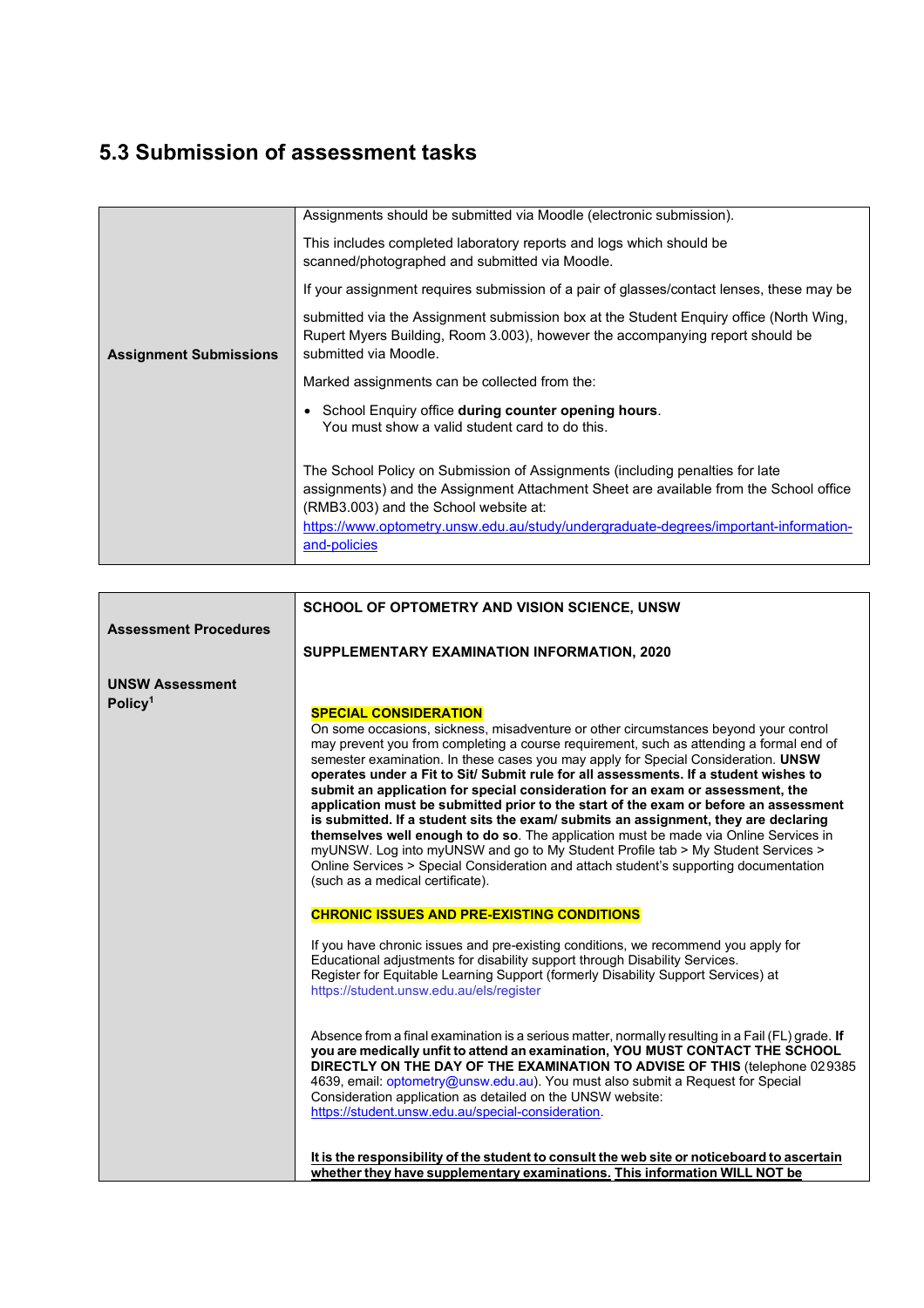| conveyed in ANY other manner. Interstate, overseas or any other absence cannot be                                                                                                                                                                                                                                                                                                                                                                                                                                |
|------------------------------------------------------------------------------------------------------------------------------------------------------------------------------------------------------------------------------------------------------------------------------------------------------------------------------------------------------------------------------------------------------------------------------------------------------------------------------------------------------------------|
| used as an excuse.                                                                                                                                                                                                                                                                                                                                                                                                                                                                                               |
| This information will be available on the School web site at<br>https://www.optometry.unsw.edu.au/ (do not confuse the School website with the myUNSW<br>website) and posted on the notice board on Level 3. This information will be available as soon<br>as possible after the School Examination Committee meeting.                                                                                                                                                                                           |
| Supplementary examinations will be held at the scheduled time only. If students who are<br>granted supplementary examinations do not attend, a failure will be recorded for that course.<br>Students should not make travel arrangements, or any other commitments, before<br>establishing whether or not they have supplementary examinations. Ignorance of these<br>procedures, interstate, overseas or any other absence will not be accepted as an<br>excuse. But usual Special Consideration still applies. |
| If additional assessment is not scheduled, this does NOT indicate whether or not a student<br>has passed or failed the course. Results will be received in the usual way. Please do not<br>contact the School in this regard.                                                                                                                                                                                                                                                                                    |
| Please note the above applies to OPTM and VISN courses only. Any information on<br>supplementary examinations for servicing courses (e.g. CHEM****) is the responsibility of the<br>School conducting the course.                                                                                                                                                                                                                                                                                                |
| School of Optometry and Vision Science, UNSW, 15 November 2019                                                                                                                                                                                                                                                                                                                                                                                                                                                   |

1**UNSW Assessment Policy**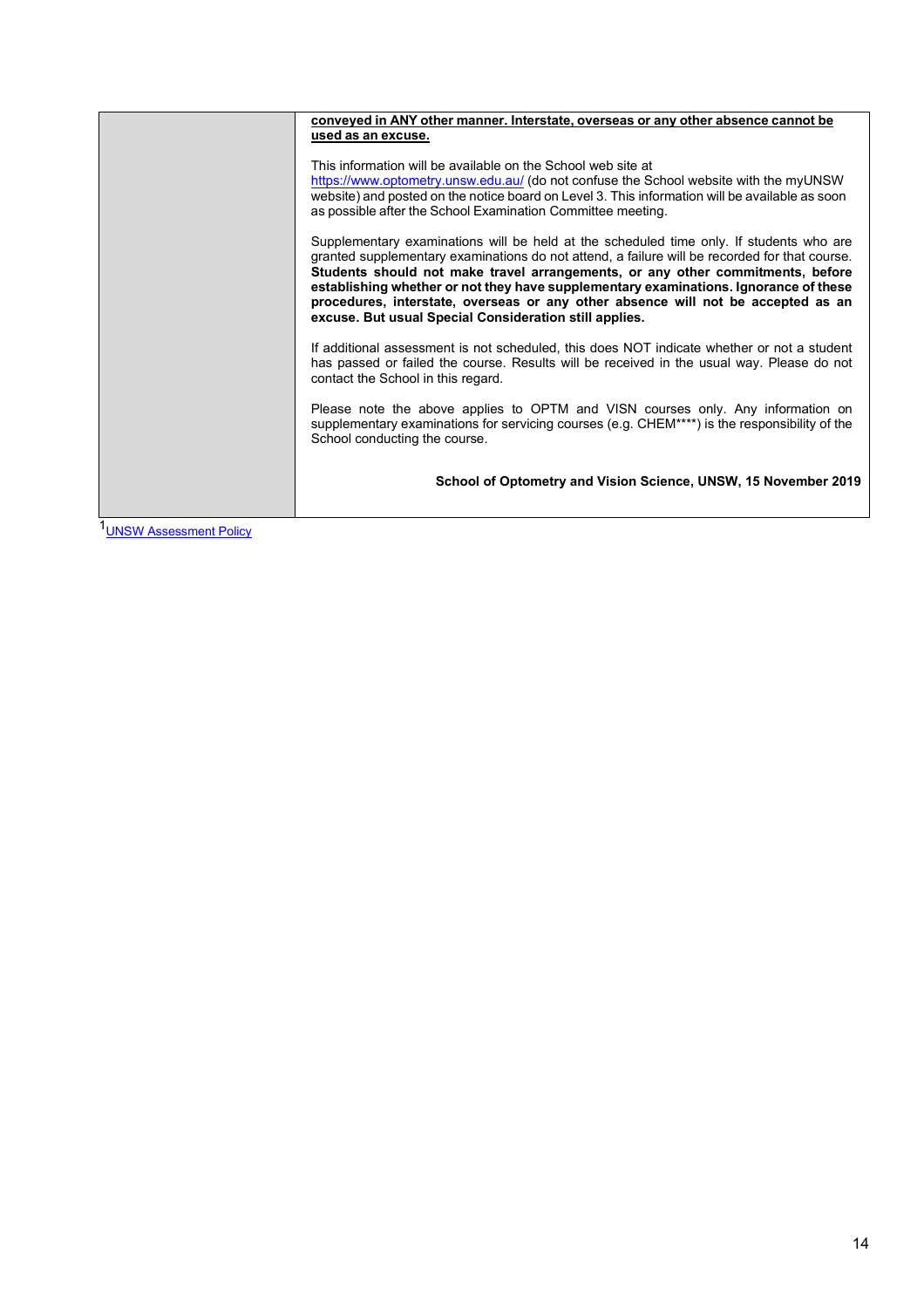# **5.4. Feedback on assessment**

| <b>Task</b>                                        | Feedback            |                                    |                                             |  |
|----------------------------------------------------|---------------------|------------------------------------|---------------------------------------------|--|
|                                                    | <b>WHO</b>          | <b>WHEN</b>                        | <b>HOW</b>                                  |  |
| <b>Pre-Webinar Quizzes</b><br>and Online Exercises | Webinar Instructors | During Webinar                     | Online via<br>Webinar                       |  |
| <b>PBS</b> Assignment                              | Alex Hui            | Within 1 month after<br>submission | Moodle                                      |  |
| Webinar                                            | Alex Hui            | End of Course                      | <b>Final Awarded</b><br>grade via<br>myUNSW |  |
| <b>Final Written</b><br>Examination                | <b>UNSW</b>         | End of Course                      | <b>Final Awarded</b><br>grade via<br>myUNSW |  |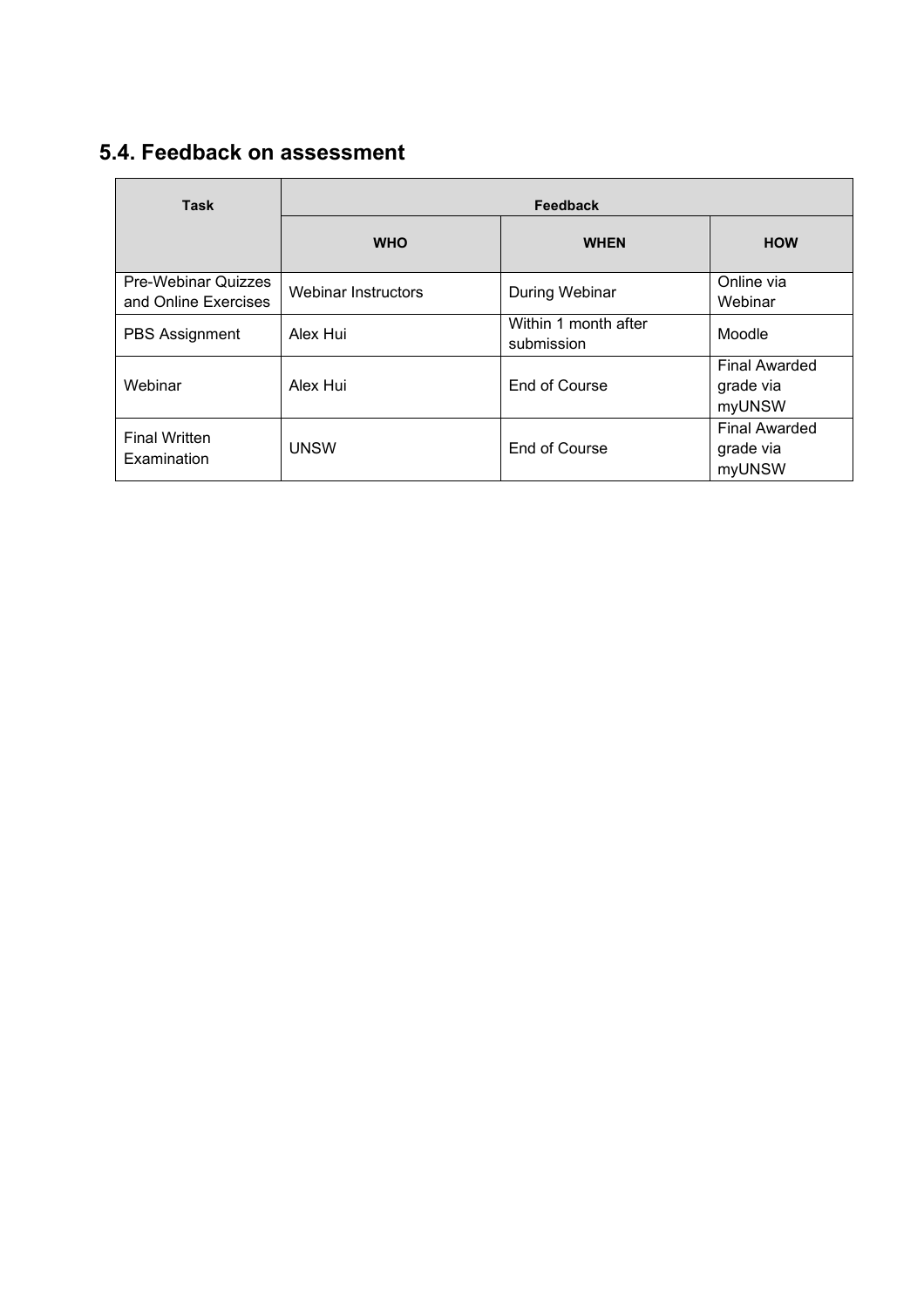# **6. Academic integrity, referencing and plagiarism**

**Referencing** is a way of acknowledging the sources of information that you use to research your assignments. You need to provide a reference whenever you draw on someone else's words, ideas or research. Not referencing other people's work can constitute plagiarism.

Further information about referencing styles can be located at [student.unsw.edu.au/referencing](https://student.unsw.edu.au/referencing)

**Academic integrity** is fundamental to success at university. Academic integrity can be defined as a commitment to six fundamental values in academic pursuits**:** honesty, trust, fairness, respect, responsibility and courage.2 At UNSW, this means that your work must be your own, and others' ideas should be appropriately acknowledged. If you don't follow these rules, plagiarism may be detected in your work.

Further information about academic integrity and **plagiarism** can be located at:

- The *Current Students* site [student.unsw.edu.au/plagiarism](https://student.unsw.edu.au/plagiarism)*,* and
- The *ELISE* training site [subjectguides.library.unsw.edu.au/elise](http://subjectguides.library.unsw.edu.au/elise)

The *Conduct and Integrity Unit* provides further resources to assist you to understand your conduct obligations as a student: [student.unsw.edu.au/conduct.](https://student.unsw.edu.au/conduct)

2International Center for Academic Integrity, 'The Fundamental Values of Academic Integrity', T. Fishman (ed), Clemson University, 2013.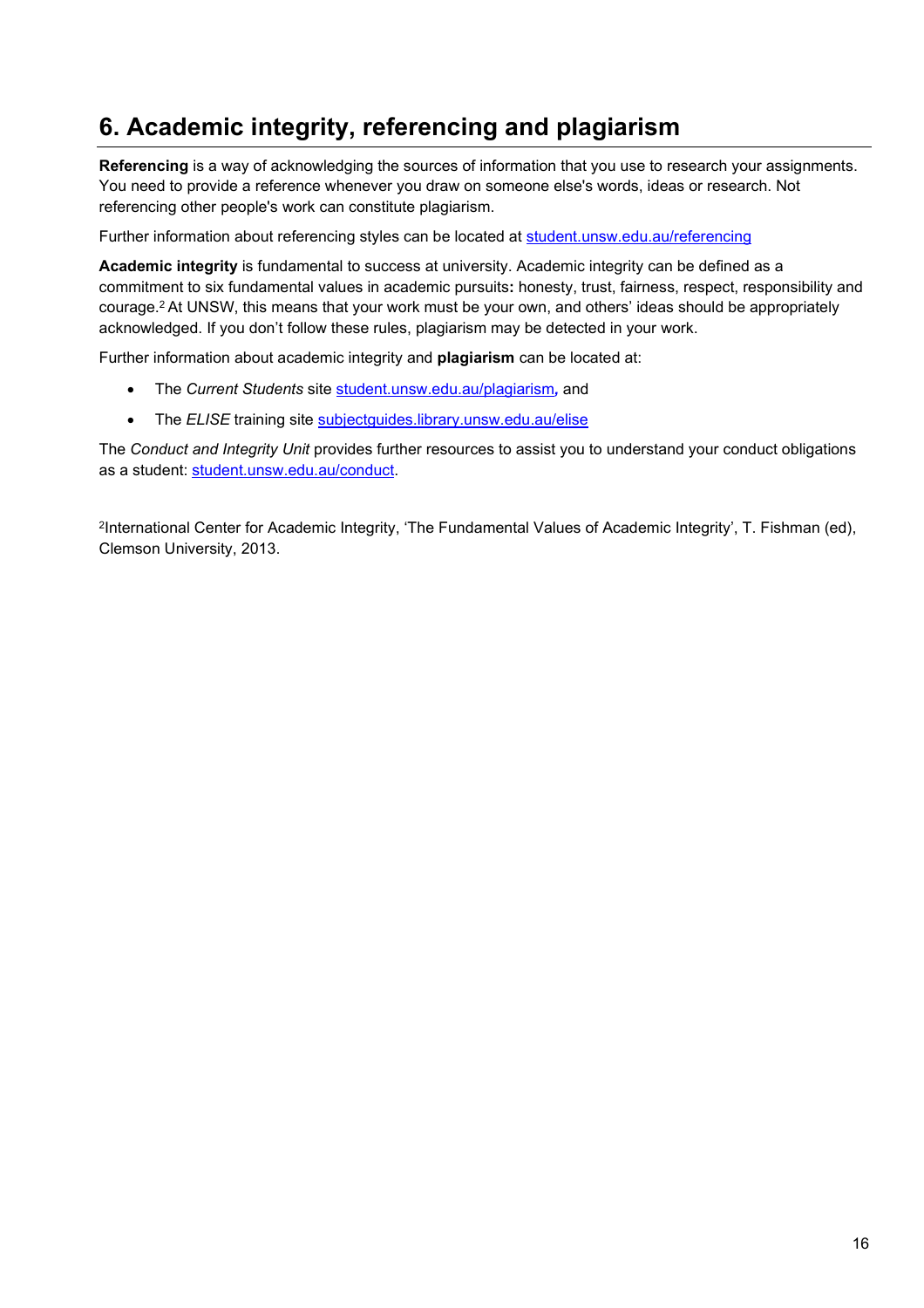## **7. Readings and resources**

*\*Required, highly recommended in BOLD*

- Alward WLM. Colour atlas of gonioscopy 2nd edition. 2008. American Academy of Ophthalmology (ISBN: 9781560558965)
- **Australian Medicines Handbook. 2017. Australian medicines handbook Pty Ltd (ISBN: 978-0- 9943262-4-9)**
- **\*Bagheri, N, Wajda, B, Calvo, C and Durrani, A. (Eds). The Wills Eye Manual: Office and emergency room diagnosis and treatment of eye disease. 7th Edition. Lippincott, Williams & Wilkins. Wolters Kluwer. 2016 (ISBN: 978-1496318831)\***
- Bartlett JD. Ophthalmic drug facts 24th Edition. 2012. Lippincott Williams & Wilkins (ISBN: 9781574393453)
- **\*Bartlett JD & Jaanus SD. Clinical ocular pharmacology 5th Edition. 2007. Butterworth-Heinemann (ISBN: 9780750675765)**
- Bullock S and Manias E. Fundamentals of pharmacology 6th edition. 2010. Pearson Education Australia (ISBN: 9781442514683)
- Casser L, et al. Atlas of Primary eyecare procedures 2nd edition. 1997. McGraw-Hill Medical (ISBN: 9780838502570)
- Elliott D. Clinical procedures in primary eye care 4th edition. 2013. Saunders Ltd (ISBN 978-0702051944)
- Garner A and Klintworth G. Pathobiology of ocular disease 3rd edition. 2008. CRC Press. ISBN: 9780849398162
- Kahook M, and Schuman J. Chandler and Grant's Glaucoma.5th edition. 2013. Slack. (ISBN: 978- 1556429545)
- **\*Salmon, John F.** *Kanski's Clinical Ophthalmology: A Systematic Approach***. 9th ed. New York: Elsevier/Saunders, 2020.**
- Lee G and Bishop P. Microbiology and infection control for health professionals 4th edition. 2009. Pearson Education Australia (ISBN: 9781442501850)
- **MIMS Annual. 2016. UBM Medical Australia (or eMIMS) (Available online through UNSW library)**
- Quigley, H. Glaucoma: What every patient should know: A guide from Dr. Harry. 2011. CreateSpace Independent Publishing Platform. (ISBN: 9781461008231)
- Schacknow P and Samples J. The glaucoma book: A practical, evidence-based approach to patient care. 2010. Springer (ISBN: 9780387766997)
- Shaarawy T, et al. Glaucoma: Expert Consult. 2009. Saunders. (ISBN: 978-0702029769)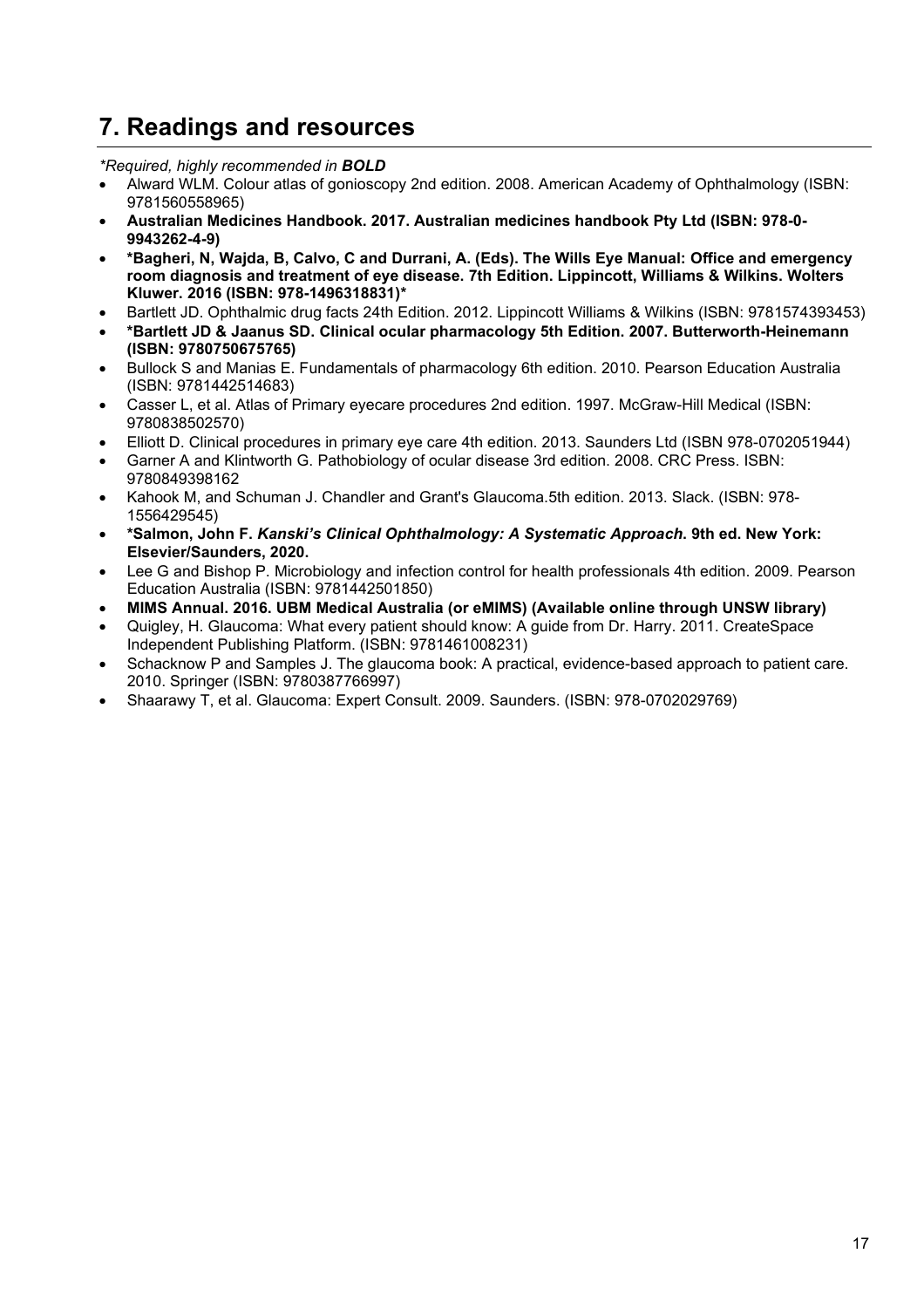# **8. Administrative matters**

| <b>Equipment Required</b>                                           | Access to a computer with a high speed internet connection is required. A<br>microphone and webcam are optional but would be extremely helpful.                                                                                                                                                                                            |  |
|---------------------------------------------------------------------|--------------------------------------------------------------------------------------------------------------------------------------------------------------------------------------------------------------------------------------------------------------------------------------------------------------------------------------------|--|
| <b>Enabling Skills Training</b><br><b>Required to Complete this</b> | Completion of the ELISE tutorials through the link below will familiarise students with<br>skills required to complete this course. This includes information on UNSW services,<br>accessing library resources, study skills, academic writing and referencing.                                                                            |  |
| <b>Course</b>                                                       | http://subjectguides.library.unsw.edu.au/elise                                                                                                                                                                                                                                                                                             |  |
|                                                                     | ELISE Plus is targeted towards information literacy with instruction on searching for<br>publications and self-directed learning.                                                                                                                                                                                                          |  |
|                                                                     | http://subjectguides.library.unsw.edu.au/eliseplus                                                                                                                                                                                                                                                                                         |  |
|                                                                     | It is a requirement that assignments are appropriately referenced using a recognised<br>referencing system. Students may download the bibliographic software EndNote from<br>the UNSW library. Students may use the bibliographic software of their choosing<br>however UNSW will only provide assistance for software they have provided. |  |
|                                                                     | UNSW library staff are also available to provide any additional assistance students<br>may require with EndNote.                                                                                                                                                                                                                           |  |

#### **Required Equipment, Training and Enabling Skills**

| Work Health and Safety <sup>3</sup>                | Information on relevant Occupational Health and Safety policies and expectations both at<br>UNSW and if there are any school specific requirements.                                                                                                                                                                                                                                                                                                                                      |                                                                         |                                                     |  |  |
|----------------------------------------------------|------------------------------------------------------------------------------------------------------------------------------------------------------------------------------------------------------------------------------------------------------------------------------------------------------------------------------------------------------------------------------------------------------------------------------------------------------------------------------------------|-------------------------------------------------------------------------|-----------------------------------------------------|--|--|
|                                                    | Information on relevant policies and expectations is provided during General Safety<br>Induction training. A copy of the Induction booklet distributed at this training is available<br>from the School of Optometry and Vision Science office (RMB3.003) and the School<br>website at: https://www.optometry.unsw.edu.au/about/information-and-<br>policies/work-health-and-safety                                                                                                      |                                                                         |                                                     |  |  |
| <b>Equity and Diversity</b>                        | Those students who have a disability or are dealing with personal circumstances<br>that affect their study that requires some adjustment in their teaching or learning<br>environment are encouraged to discuss their study needs with the course<br>Convenor prior to, or at the commencement of, their course, or with the Equity<br>Officer (Disability) in the Equitable Learning Services (formerly Disability Support<br>Services) at 9385 4734 or https://student.unsw.edu.au/els |                                                                         |                                                     |  |  |
|                                                    | Issues to be discussed may include access to materials, signers or note-takers,<br>the provision of services and additional exam and assessment arrangements.<br>Early notification is essential to enable any necessary adjustments to be made.                                                                                                                                                                                                                                         |                                                                         |                                                     |  |  |
| <b>Student Complaint</b><br>Procedure <sup>4</sup> | <b>School Contact</b>                                                                                                                                                                                                                                                                                                                                                                                                                                                                    | <b>Faculty Contact</b>                                                  | <b>University Contact</b>                           |  |  |
|                                                    | Dr Alex Hui<br>alex.hui@unsw.edu.au                                                                                                                                                                                                                                                                                                                                                                                                                                                      | A/Prof Alison Beavis<br>Deputy Dean (Education)<br>a.beavis@unsw.edu.au | <b>Student Conduct and</b><br><b>Integrity Unit</b> |  |  |